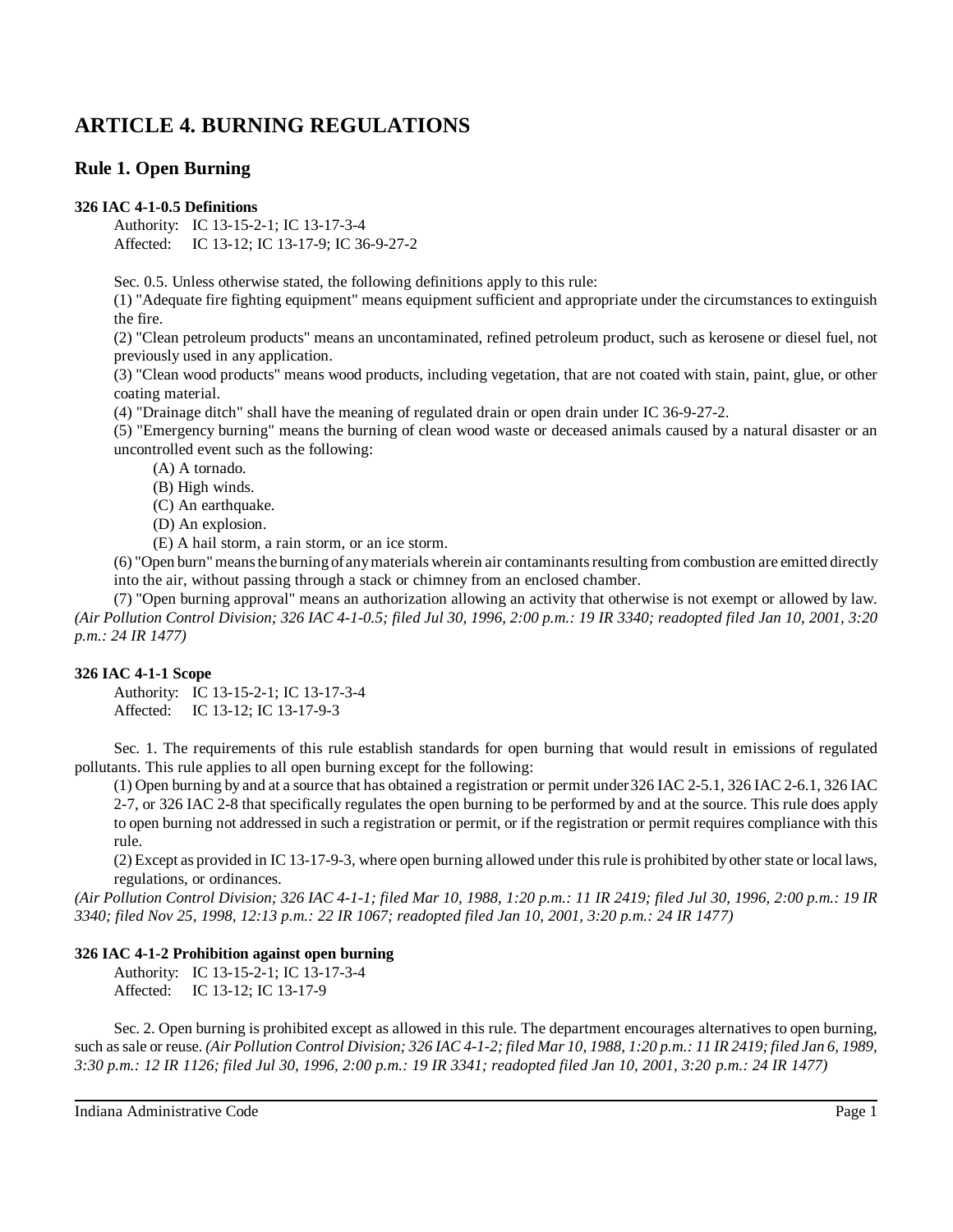#### **326 IAC 4-1-3 Exemptions**

Authority: IC 13-14-8; IC 13-17-3-4 Affected: IC 13-12; IC 13-17-9

Sec. 3. (a) IC 13-17-9 exempts certain types of open burning for maintenance purposes listed as follows:

(1) A person may open burn the following:

(A) Vegetation from any of the following:

(i) A farm.

(ii) An orchard.

(iii) A nursery.

(iv) A tree farm.

(v) A cemetery.

(vi) A drainage ditch.

(vii) Agricultural land, if the open burn occurs in an unincorporated area.

(B) Wood products derived from the following:

(i) Pruning or clearing a roadside by a county highway department.

(ii) The initial clearing of a public utility right-of-way so long as the open burn occurs in an unincorporated area.

(C) Undesirable:

(i) wood structures on real property; or

(ii) wood remnants of the demolition of a predominantly wooden structure originally located on real property; located in an unincorporated area.

(D) Clean petroleum products for the purpose of maintaining or repairing railroad tracks, including the railroad rightsof-way, but not including railroad ties.

(2) All open burning that is allowed under this subsection must comply with the following conditions:

(A) A person who open burns shall extinguish the fire if the fire creates a nuisance or fire hazard.

(B) Burning may not be conducted during unfavorable meteorological conditions such as any of the following:

(i) High winds.

(ii) Temperature inversions.

(iii) Air stagnation.

(C) All fires must be attended at all times during burning until completely extinguished.

(D) All asbestos-containing materials must be removed before the burning of a structure.

(E) Asbestos containing materials may not be burned.

(b) The types of fires identified in subsection (c) are allowed under this rule. Unless specified otherwise, the following conditions apply to any fire allowed by this subsection:

(1) Fires must be attended at all times and until completely extinguished.

(2) A fire shall be extinguished if at any time it creates a:

(A) pollution problem;

(B) threat to public health;

(C) nuisance; or

(D) fire hazard.

(3) No burning shall be conducted during unfavorable meteorological conditions such as any of the following:

(A) High winds.

(B) Temperature inversions.

(C) Air stagnation.

(D) When a pollution alert or air quality action day has been declared.

(4) All burning shall comply with other federal, state, and local laws, rules, and ordinances.

(5) Adequate firefighting equipment shall be on-site for extinguishing purposes during burning times.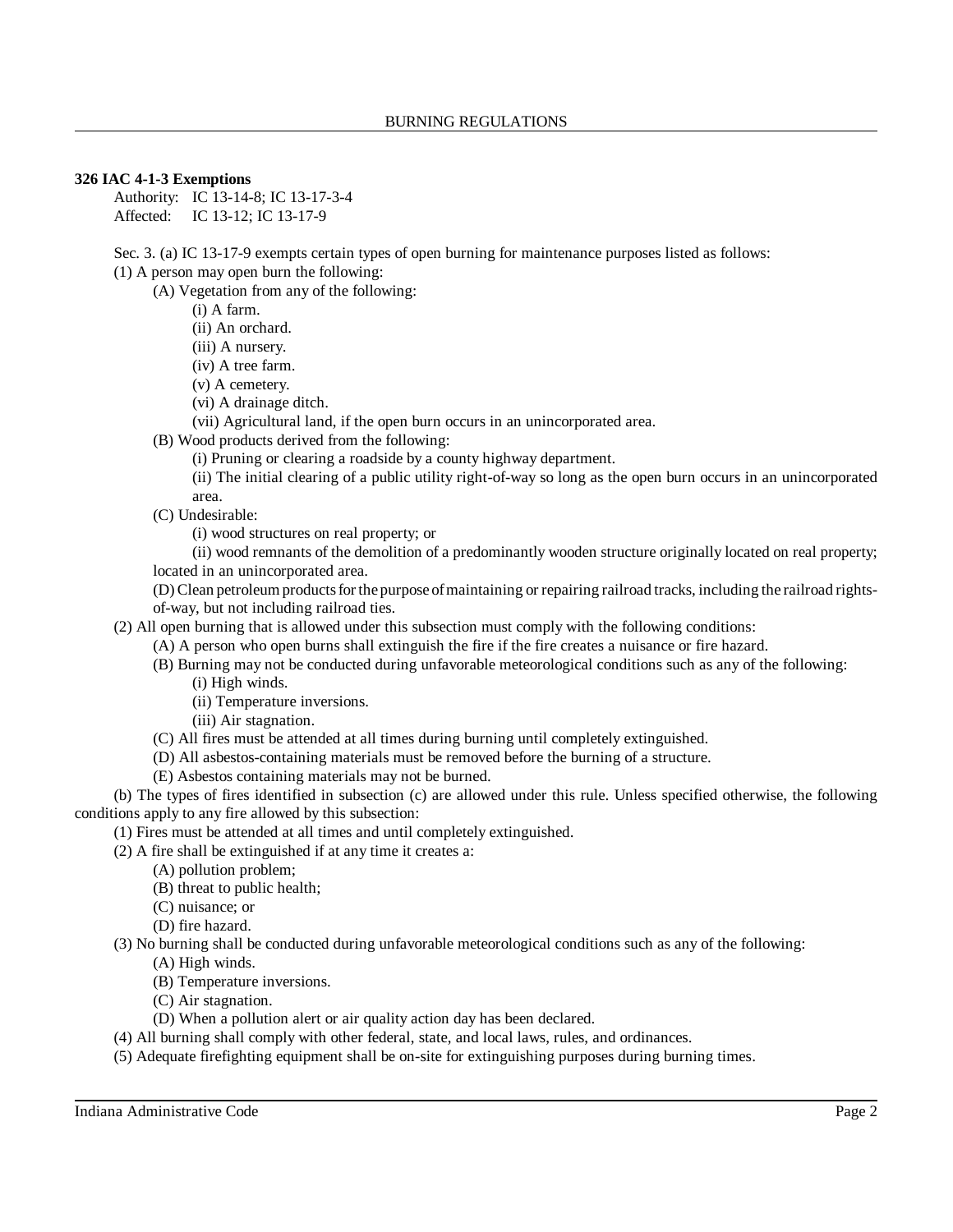(6) Burning shall be conducted during daylight hours only, and all fires shall be extinguished before sunset.

(c) The following types of fires are allowed:

(1) Recreational or ceremonial fires, such as fires for scouting activities, and fires used for cooking purposes, such as camp fires, subject to the conditions in subsection  $(b)(1)$  through  $(b)(5)$  and the following conditions:

(A) Only the following may be burned:

(i) Clean wood products.

(ii) Paper.

(iii) Charcoal.

(iv) Clean petroleum products.

(B) Any person conducting recreational or ceremonial fires shall notify the local fire department and health department at least twenty-four (24) hours prior to any burning if the size of the pile being burned is more than one hundred twenty-five (125) cubic feet and include the date, time, and location of the burning.

(C) Fires shall:

(i) not be ignited more than two (2) hours before the recreational activity is to take place; and

(ii) be extinguished upon conclusion of the activity.

(D) The pile to be burned shall be less than or equal to one thousand (1,000) cubic feet and only one (1) pile may be burned at a time.

(E) The fires shall not be used for disposal purposes.

(F) Fires shall not be located within five hundred (500) feet of any fuel storage area or pipeline.

(2) Private residential burning, where the building contains four (4) or fewer dwelling units. Burning is prohibited in apartment and condominium complexes and mobile home parks. Beginning June 23, 1995, residential open burning is prohibited in the counties listed in section 4.1(c) of this rule. Burning shall be subject to the conditionsin subsection (b) and the following conditions:

(A) Burning shall be in a noncombustible container that:

(i) is sufficiently vented to induce adequate primary combustion; and

(ii) has enclosed sides and a bottom.

(B) Only clean wood products and paper may be burned.

(3) Waste oil burning where waste oil originates from spillage during testing of an oil well and has been collected in a properly constructed and located burn off pit as prescribed in 312 IAC 16-5-11 in the natural resources commission rules. Burning shall be subject to the conditions in subsection (b) and the following conditions:

(A) Each oil pit may be burned once every two (2) months.

(B) The fire must be extinguished within thirty (30) minutes of ignition.

(4) Department of natural resources (DNR) burning, to facilitate prescribed burning on DNR controlled properties for wildlife habitat maintenance, forestrypurposes, natural area management, and firefighting or prevention; burning bymunicipalities, county governments, to facilitate prescribed burning for wildlife habitat maintenance, forestry purposes, natural area management, and firefighting or prevention; United States Department of the Interior burning, to facilitate a National Park Service Fire Management Plan for the Indiana Dunes National Lakeshore, for example; and United States Department of Agriculture, Forest Service burning, to facilitate wildlife habitat maintenance, forestry purposes, natural area management, ecosystem management, and firefighting or prevention. Burning shall be subject to conditions in subsection (b)(1) through (b)(5) and the following conditions:

(A) The fire shall be extinguished if it creates a:

(i) nuisance;

(ii) fire hazard; or

(iii) pollution problem.

(B) No burning shall be conducted during unfavorable meteorological conditions, such as any of the following: (i) High winds.

(ii) Temperature inversions.

(iii) Air stagnation.

(iv) When a pollution alert or ozone action day has been declared.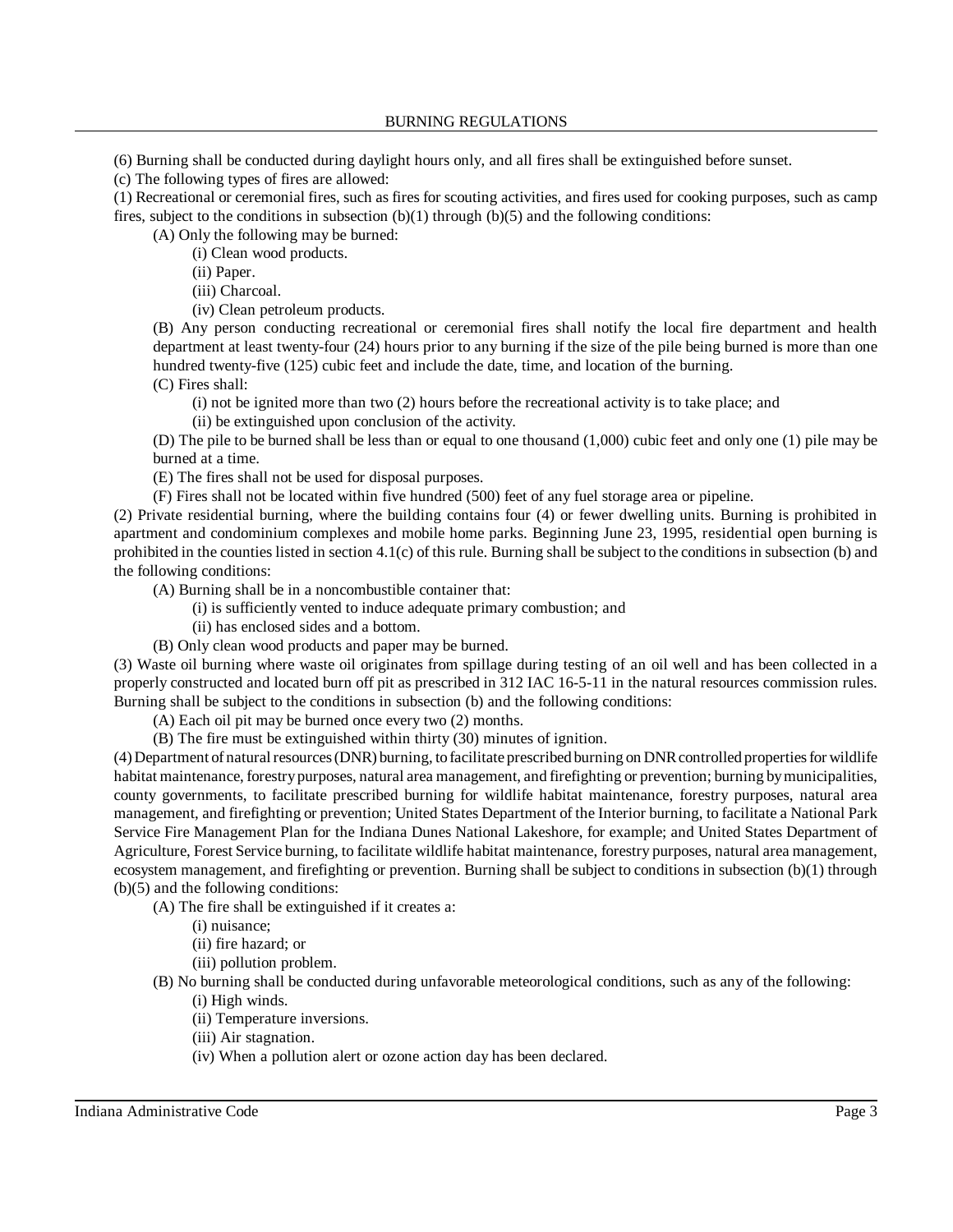(C) Only vegetation and clean petroleum products may be burned.

Burning by the U.S. Forest Service for firefighting or prevention is not subject to the conditions in subsection (b) or this subdivision.

(5) Burning of marijuana by federal, state, and local law enforcement offices. Burning shall be subject to the conditions in subsection (b) and only clean petroleum products shall be used for ignition purposes.

(6) Burning, for the purpose of heating, using clean wood products or paper in a noncombustible container that issufficiently vented to induce adequate primary combustion, and has enclosed sides and a bottom. Burning shall be subject to the conditions in subsection  $(b)(1)$  through  $(b)(5)$  and the following conditions:

(A) Burning shall only occur between October 1 and May 15.

(B) Burning shall not be conducted for the purpose of disposal.

(7) Burning of vegetation by fire departments and firefighters to create fire breaks for purposes of extinguishing an existing fire. Such burning is not subject to the conditions in subsection (b).

(8) Burning of clean petroleum products, natural gas, methane, or propane for fire extinguisher training, including mobile or stationary training units, subject to the conditions in subsection (b) and the following conditions:

(A) The local fire department and health department must be notified at least twenty-four (24) hours in advance of the date, time, and location of the burning.

(B) Except as provided in clause (C), daily fuel volume amounts burned are limited to one (1) of the following:

(i) Fourteen (14) gallons of clean petroleum products.

(ii) Two hundred twelve (212) gallons of propane.

(iii) Twenty-nine thousand seven hundred (29,700) cubic feet of natural gas or methane.

(C) A combination of the fuels listed in clause (B) may be burned each day. The amount of each fuel that can be burned each day shall be determined as follows:

(i) The volume of each fuel to be burned each day shall be calculated as a percentage of the maximum volume allowed in clause (B) for that fuel.

(ii) The sum of the percentages for each fuel burned each day shall not exceed one hundred percent (100%).

(D) All burning of clean petroleum products shall take place in a noncombustible container or enclosure that has enclosed sides and a bottom.

(E) All burning shall be conducted in such a manner so as to prevent any possibility of soil contamination or uncontrolled spread of the fire.

(F) Only one (1) fire may be allowed to burn at a time.

 $(9)$  Burning of two  $(2)$  single family, nondemolished structures per calendar year by municipal fire departments for purposes of live fire training, subject to the conditions in subsection (b) and the following conditions:

(A) Written notification must be submitted to the Indiana department of environmental management, office of air quality, at least thirty (30) days prior to the burning with the date, time, and location of the burning included. A copy of the notification shall be made available at the burning site to state and local officials upon request.

(B) The fire department conducting the fire training must provide written notification to each interested party or person owning or renting property within five hundred (500) feet of the structure to be burned at least fifteen (15) days prior to the training activity or publish a notice of intent to burn in the local newspaper at least fifteen (15) days prior to the training activity.

(C) The fire department must notify the county health department and county sheriff's department at least twenty-four (24) hours prior to the burning and include the date, time, and location of the burning.

(D) All asbestos-containing materials, asphalt roofing including backer paper, and vinyl siding including Styrofoam backer insulation must be removed before the intentional burning of any structure. These materials may not be burned and must be handled or disposed of in accordance with the applicable rules of the solid waste management board at 329 IAC 10 and 329 IAC 11.

(E) Mercury containing equipment and fluorescent bulbs must be removed from the house and properly recycled or disposed of in accordance with the applicable rules of the solid waste management board at 329 IAC 10.

(F) No burning shall take place within one hundred (100) feet of a structure or power line or three hundred (300) feet of a frequently traveled road, fuel storage area, or pipeline.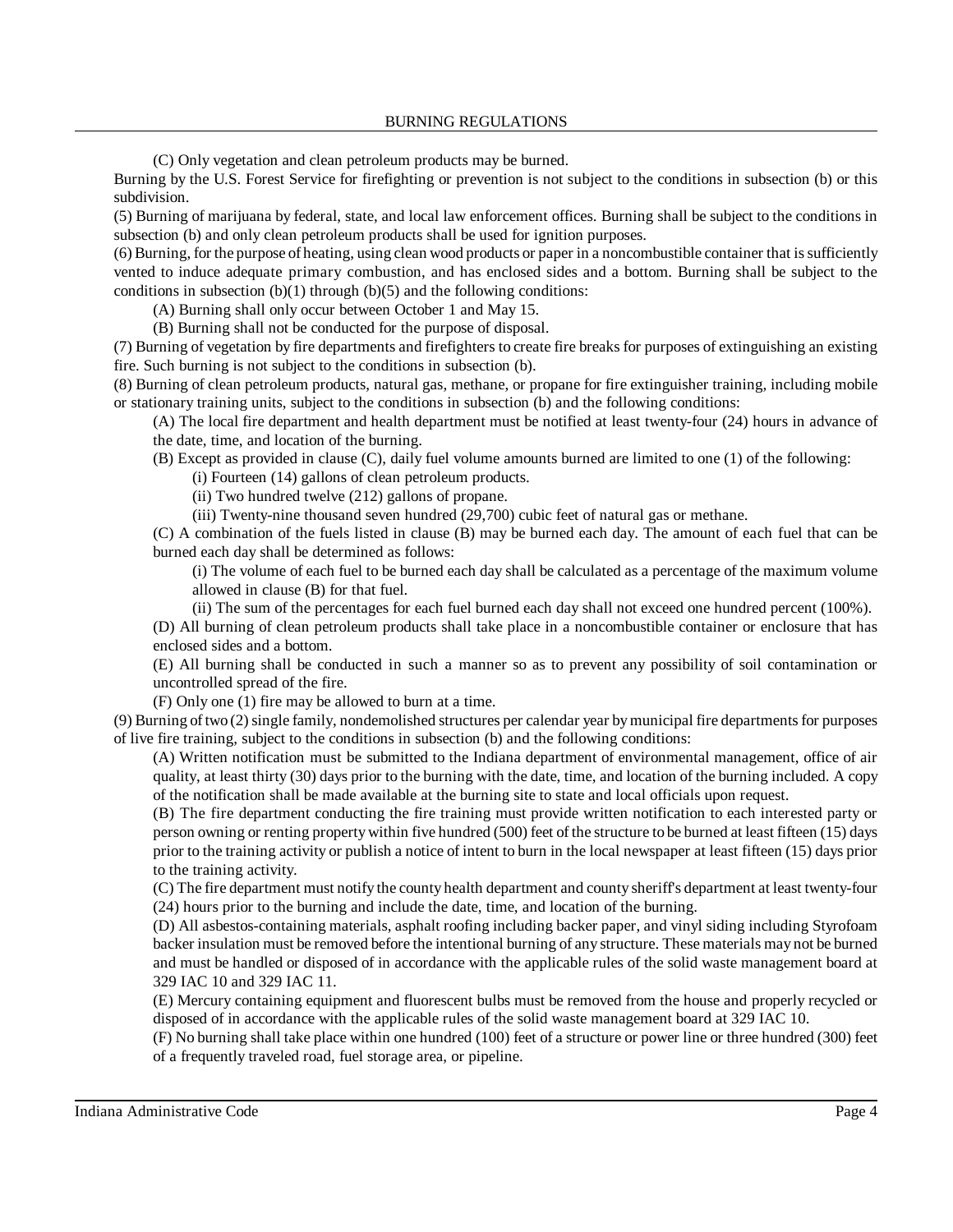(G) All burning must complywith other federal, state, or local laws, regulations, or ordinances, including 40 CFR 61, Subpart M\* (National Emissions Standards for Asbestos).

(10) Ceremonial burning of United States flags, subject to the conditions in subsection (b) and the following conditions: (A) Any person conducting ceremonial burning of United Statesflagsshall notify the local fire department and health department at least twenty-four (24) hours prior to any burning if the size of the pile being burned is more than one hundred twenty-five (125) cubic feet and include the date, time, and location of the burning. (B) Fires shall:

(i) not be ignited more than two (2) hours before the activity is to take place; and

(ii) be extinguished upon conclusion of the activity.

(C) The pile to be burned shall be less than or equal to one thousand (1,000) cubic feet, and only one (1) pile may be burned at a time.

(D) Fires shall not be located within five hundred (500) feet of any fuel storage area or pipeline.

\*This document is incorporated by reference. Copies may be obtained from the Government Printing Office, 732 North Capitol Street NW, Washington, D.C. 20401 or are available for review and copying at the Indiana Department of Environmental Management, Office of Air Quality, Indiana Government Center North, Tenth Floor, 100 North Senate Avenue, Indianapolis, Indiana 46204. *(Air Pollution Control Division; 326 IAC 4-1-3; filed Mar 10, 1988, 1:20 p.m.: 11 IR 2419; filed May 24, 1995,* 10:00 a.m.: 18 IR 2408; filed Jul 30, 1996, 2:00 p.m.: 19 IR 3341; readopted filed Jan 10, 2001, 3:20 p.m.: 24 IR 1477; filed Mar *21, 2007, 2:48 p.m.: 20070418-IR-326050268FRA; filed Sep 28, 2011, 10:58 a.m.: 20111026-IR-326090362FRA)*

## **326 IAC 4-1-4 Emergency burning**

Authority: IC 13-15-2-1; IC 13-17-3-4 Affected: IC 13-12; IC 13-17-9

Sec. 4. Emergency burning with prior oral approval of the commissioner or the commissioner's designated agent may be authorized for the following:

(1) spilled or escaping liquid or gaseous petroleum products when all reasonable efforts to recover the spilled material have been made and failure to burn would result in an imminent fire or health hazard or air or water pollution problem; or (2) clean wood waste, vegetation, or deceased animals resulting from a natural disaster where failure to burn would result in an imminent health, safety, or environmental hazard.

The commissioner or the commissioner's designated agent shall issue a written approval within seven (7) days of the oral approval. The written approval shall contain any conditions on emergency burning that the commissioner established in the oral approval. (Air Pollution Control Division; 326 IAC 4-1-4; filed Mar 10, 1988, 1:20 p.m.: 11 IR 2420; filed Jul 30, 1996, 2:00 p.m.: 19 IR *3343; readopted filed Jan 10, 2001, 3:20 p.m.: 24 IR 1477; filed Sep 28, 2011, 10:58 a.m.: 20111026-IR-326090362FRA)*

## **326 IAC 4-1-4.1 Open burning approval; criteria and conditions**

Authority: IC 13-15-2-1; IC 13-17-3-4

Affected: IC 4-21.5; IC 13-12; IC 13-17-9

Sec. 4.1. (a) Burning not exempted by section 3 or 4 of this rule may be authorized by the issuance of an approval by the commissioner or the commissioner's designated agent after consideration of an approval application. Such burning may be authorized for, but not limited to, the following:

(1) Burning for the purpose of fire training.

(2) Burning of natural growth derived from a clearing operation, such as removal of natural growth for change in use of the land.

(3) Burning of highly explosive or other dangerous materials for which no alternative disposal method exists or where transportation of such materials is hazardous.

(4) Burning of clean wood products.

(5) Burning of natural growth for the purpose of land management.

(b) The following criteria may be considered for approval under this section: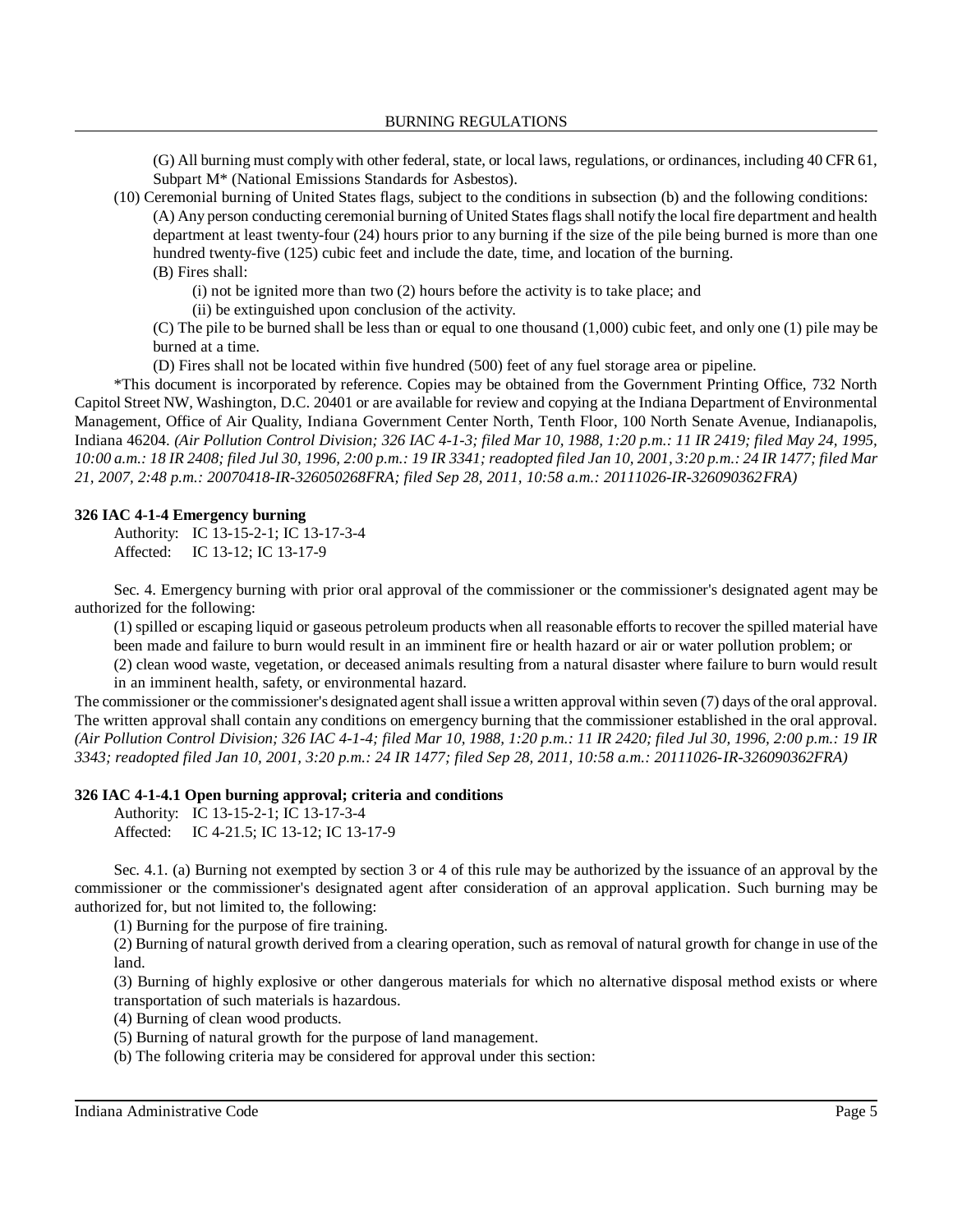BURNING REGULATIONS

(1) The applicant has demonstrated that alternative methods for disposal are impractical or prohibitively expensive.

(2) There are not more than five (5) residences or structures within five hundred (500) feet of the proposed burning site.

(3) There have been no open burning violations at the site of the proposed burning or by the applicant.

(4) If the application involves a structure for fire training, the structure has not been demolished prior to training activities.

(5) The burning site is located in a county not designated as a nonattainment area for  $PM_{10}$ ,  $PM_{25}$ , or ozone and is not located in Clark County or Floyd County. The commissioner or the commissioner's agent may allow open burning in these areas, subject to conditions necessary to protect air quality.

(c) No approval shall be granted at any time for residential burning in Clark County, Floyd County, Lake County, or Porter County.

(d) Any approval shall be subject to the following conditions unless otherwise stipulated in the open burning approval letter:

- (1) Only clean wood products shall be burned.
- (2) No asbestos-containing material shall be burned.
- (3) No burning shall be conducted during unfavorable meteorological conditions, such as:
	- (A) high winds, temperature inversions, or air stagnation; or
		- (B) when a pollution alert or ozone action day has been declared.

(4) Burning shall be conducted during daylight hours only, and all fires shall be extinguished prior to sunset.

(5) If at any time the fire creates:

(A) an air pollution problem;

- (B) a threat to public health;
- (C) a nuisance; or
- (D) a fire hazard;

the burning shall be extinguished.

(6) The local fire department and health department must be notified at least twenty-four (24) hours in advance of the date, time, and location of the burning.

(7) The approval letter shall be made available at the burning site to state and local officials upon request except during emergency burning.

(8) Adequate fire fighting equipment shall be on-site for extinguishing purposes during burning times.

(9) No burning shall take place within:

(A) one hundred (100) feet of any structure or powerline; or

(B) three hundred (300) feet of a frequently traveled road, fuel storage area, or pipeline.

(10) Fires must be attended at all times until completely extinguished.

(11) All burning must comply with other federal, state, or local laws, regulations, or ordinances, including 40 CFR 61, Subpart M\* (National Emissions Standards for Asbestos).

(12) No waste that is regularly generated as a result of a routine business operation shall be burned.

(13) The material to be burned shall not exceed one thousand (1,000) cubic feet.

(e) An approval letter shall be valid for not longer than one (1) year from the date of issuance. However, an approval letter may be valid for as long as five (5) years if the approval application is accompanied by an open burning plan. The plan shall:

(1) contain a description of the open burning proposed for the period of time for which an approval letter is sought; and (2) be incorporated as a condition of the approval letter under subsection (d) or (f).

Any change in the plan must receive an additional approval letter, unless the change is to reduce open burning or the change is to conduct burning exempted undersection 3 ofthisrule. The plan shall be available for review upon the request by the department.

(f) The commissioner or the commissioner's designated agent may add conditions to an approval letter, as necessary, to prevent a public nuisance or protect the public health or the environment. Such conditions may be based on local air quality conditions, including whether the area is a nonattainment county as defined in 326 IAC 1-4-1 or has been redesignated from nonattainment to attainment status.

(g) A decision on the open burning approval letter is subject to IC 4-21.5 (Administrative Orders and Procedures Act).

\*This document is incorporated by reference. Copies may be obtained from the Government Printing Office, 732 North Capitol Street NW, Washington, D.C. 20401 or are available for review and copying at the Indiana Department of Environmental Management, Office of Air Quality, Indiana Government Center North, Tenth Floor, 100 North Senate Avenue, Indianapolis,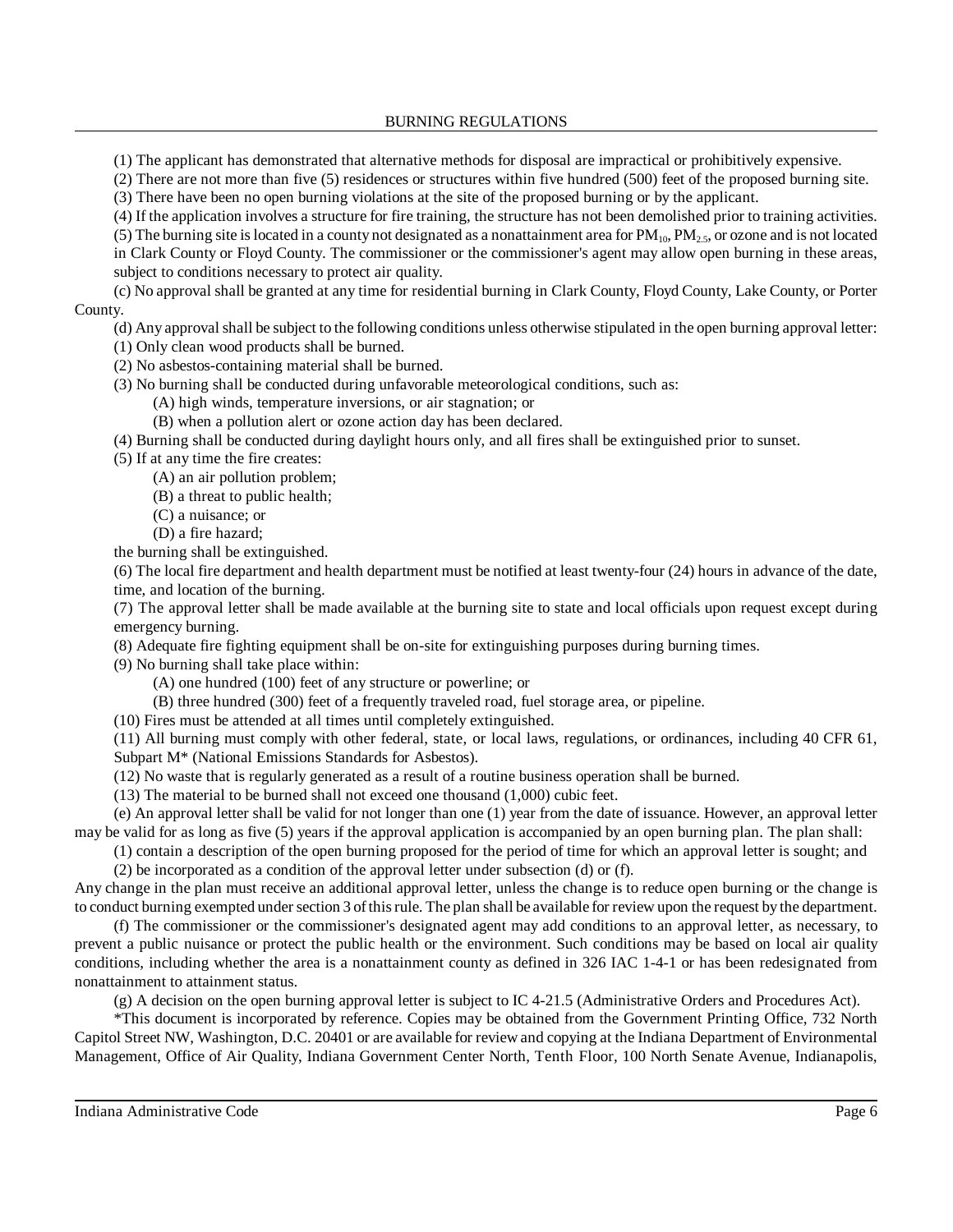#### BURNING REGULATIONS

Indiana 46204. (Air Pollution Control Division; 326 IAC 4-1-4.1; filed Jul 30, 1996, 2:00 p.m.: 19 IR 3343; readopted filed Jan 10, 2001, 3:20 p.m.: 24 IR 1477; filed Nov 15, 2002, 11:17 a.m.: 26 IR 1077; filed Jun 11, 2012, 3:15 p.m.: 20120711-IR-*326110251FRA)*

#### **326 IAC 4-1-4.2 Open burning; approval revocation**

Authority: IC 13-15-2-1; IC 13-17-3-4 Affected: IC 13-12; IC 13-17-9

Sec. 4.2. The commissioner or the commissioner's designated agent may revoke an approval letter if the applicant:

(1) violates any requirement of section 4.1(d) of this rule;

(2) violates any condition added to the approval letter under section 4.1(f) of this rule; or

(3) falsifies information on an application for an approval.

(Air Pollution Control Division; 326 IAC 4-1-4.2; filed Jul 30, 1996, 2:00 p.m.: 19 IR 3344; readopted filed Jan 10, 2001, 3:20 *p.m.: 24 IR 1477)*

#### **326 IAC 4-1-4.3 Open burning approval; delegation of authority**

Authority: IC 13-15-2-1; IC 13-17-3-4 Affected: IC 4-21.5; IC 13-12; IC 13-17-9

Sec. 4.3. The commissioner may delegate the authority to issue open burning approval letters in accordance with this section to a local health department, fire department, solid waste management district, or other agency upon a demonstration that the agency:

(1) has the necessary legal authority and resources to implement an approval program that is at least as protective of the public health, welfare, and the environment as the provisions of this rule; and

(2) commits to implement the program described in subdivision (1) and to follow the public notification procedures of IC 4-21.5 in the issuance of approval letters.

The commissioner may establish conditions for the delegation and may revoke any such delegation if the commissioner determines that any condition has not been satisfied or the circumstances under which the delegation was issued have changed. *(Air Pollution* Control Division; 326 IAC 4-1-4.3; filed Jul 30, 1996, 2:00 p.m.: 19 IR 3344; readopted filed Jan 10, 2001, 3:20 p.m.: 24 IR 1477)

#### **326 IAC 4-1-5 Liability for fire**

Authority: IC 13-17-3-4 Affected: IC IC 13-17-9

Sec. 5. Any person who allows the accumulation or existence of combustible material which constitutes or contributes to a fire causing air pollution may not refute liability for violation of this rule (326 IAC 4-1) on the basis that said fire was set by vandals, accidental, or an act of God. (Air Pollution Control Division; 326 IAC 4-1-5; filed Mar 10, 1988, 1:20 pm: 11 IR 2420; *readopted filed Jan 10, 2001, 3:20 p.m.: 24 IR 1477)*

#### **326 IAC 4-1-6 Air curtain destructors; approval; exemptions**

Authority: IC 13-15-2-1; IC 13-17-3-4 Affected: IC 13-12; IC 13-17-9

Sec. 6. (a) An owner or operator of an air curtain destructor as defined in 326 IAC 1-2-2.5 shall submit an application to the department to obtain a letter of approval from the commissioner or the commissioner's designated agent prior to itsinstallation or operation at a new site. The owner or operator:

(1) shall not operate the air curtain destructor unless the owner or operator holds a valid letter of approval; and

(2) shall maintain the letter of approval at the air curtain destructor site at all times for verification by state or local officials.

(b) Burning exempted under section 3 of this rule does not require a letter of approval from the commissioner under this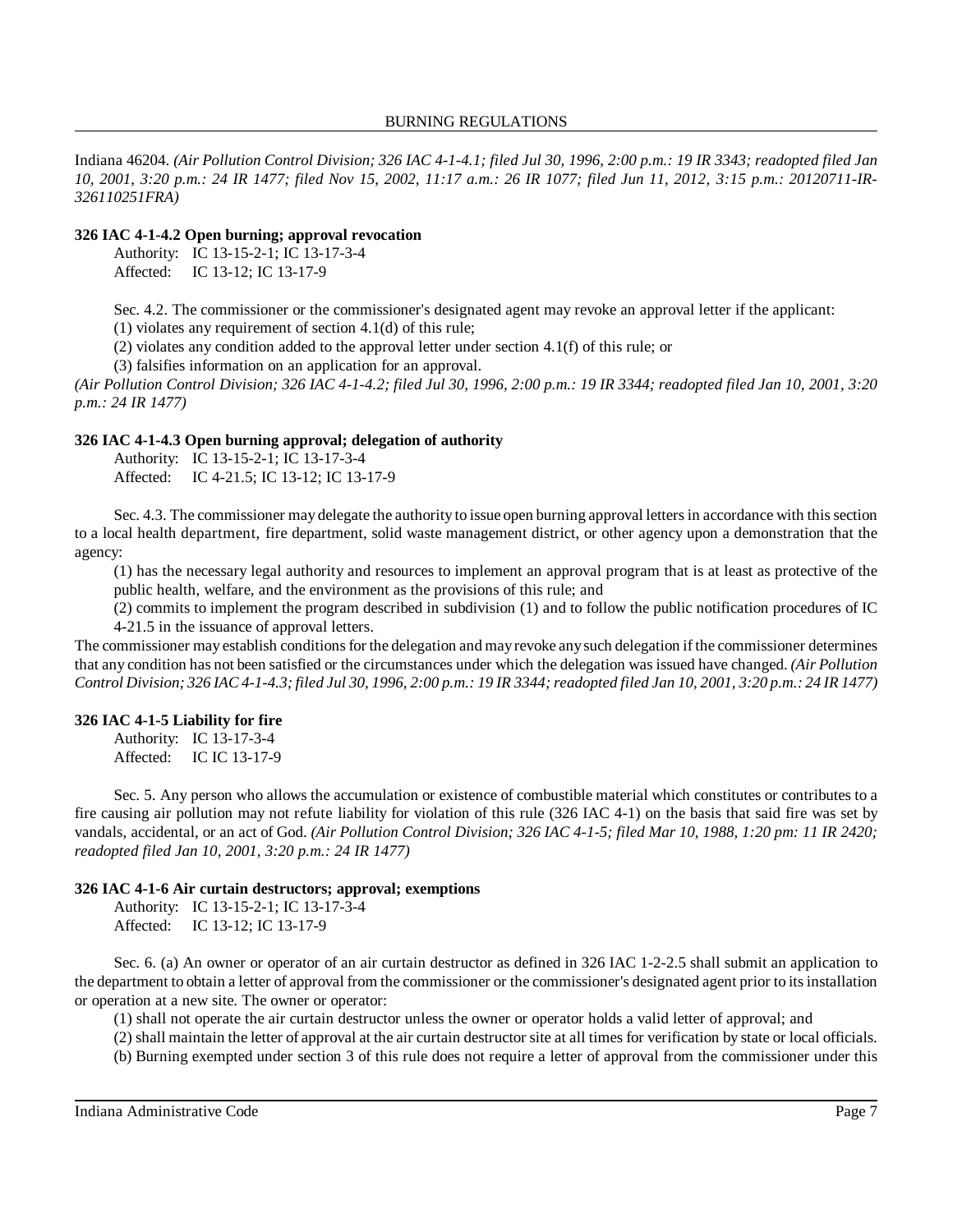section. However, the burning shall comply with the conditions set forth in section 7 of this rule. *(Air Pollution Control Division;* 326 IAC 4-1-6; filed Jan 6, 1989, 3:30 p.m.: 12 IR 1126; filed Jul 30, 1996, 2:00 p.m.: 19 IR 3345; readopted filed Jan 10, 2001, *3:20 p.m.: 24 IR 1477)*

## **326 IAC 4-1-7 Air curtain destructors; approval conditions**

Authority: IC 13-15-2-1; IC 13-17-3-4

Affected: IC 4-21.5; IC 13-12; IC 13-17-9

Sec. 7. (a) To obtain an air curtain destructor letter of approval, the owner or operator shall ensure that installation and operation of the air curtain destructor will comply with subdivisions (1) through (13). Burning shall be terminated immediately at any air curtain destructor site that does not comply with this section and the following requirements:

(1) Only untreated wood products shall be burned, except for minimal amounts of uncontaminated petroleum products that may be used for ignition.

(2) Burning shall not be conducted during unfavorable meteorological conditions, such as high winds or air stagnation or when a pollution alert or ozone action day has been declared.

(3) The air curtain destructor shall not be operated prior to one (1) hour after official sunrise, the fire shall not be fed after two (2) hours before official sunset, and the fire must be completely extinguished by official sunset.

(4) An air curtain destructor site shall be located not lessthan two hundred fifty (250) feet from any private residence, public roadway, power line, or structure, and not less than five hundred (500) feet from any pipeline or fuel storage area.

(5) An air curtain destructor site shall not be located within one thousand (1,000) feet of a solid waste land disposal facility as defined in 329 IAC 10-2-176 or transfer station as defined in 329 IAC 11-2-47.

(6) An air curtain destructor shall not be permanently located at any site, except in accordance with a valid permit under 326 IAC 2.

(7) An air curtain destructor shall be attended at all times while burning and until combustion is complete. Adequate firefighting equipment shall be maintained at an air curtain destructor site at all times during operation.

(8) Burning shall not create or contribute to:

(A) an air pollution problem;

(B) a nuisance; or

(C) a fire hazard.

(9) Material being loaded into the earthen pit or refractory-lined box shall be picked up and dropped into the pit or box, and at no time shall the material protrude through the curtain of air while burning.

(10) The approval letter shall be made available at the burning site to state or local officials upon request.

(11) The owner or operator of an air curtain destructorshall provide twenty-four (24) hour notification in advance to the local fire department and the local health department of the dates and times that the air curtain destructor will be in operation. (12) The following shall apply to an air curtain destructor using an earthen pit:

(A) An air curtain destructor and earthen pit shall be maintained and operated according to the manufacturer's specifications and recommendations.

(B) The fan blades of the air curtain destructor shall be regularly cleaned to reduce buildup of dirt and debris.

(C) All canisters must be properly aligned, connected, and maintained so as to prevent leaks between adjacent canisters.

(D) The nozzles must be maintained in good working condition. The minimum average velocity at the nozzle must be nine thousand fifty (9,050) feet per minute, and the air flow at the nozzle must be a minimum of seven hundred fifty (750) cubic feet per minute per foot of length.

(E) The engine running the air curtain destructor fan must be maintained in proper working condition.

(F) The width of the earthen pit shall not extend beyond the length of the nozzle action.

(G) The distance from the air curtain destructor to the opposite wall of the earthen pit shall not exceed ten (10) feet.

(H) The depth of the earthen pit shall be of such distance to allow all burning material to be below the curtain of air created by the air curtain destructor.

(I) All nozzles shall be aligned and directed toward the opposite wall so that the air strikes the opposite wall at least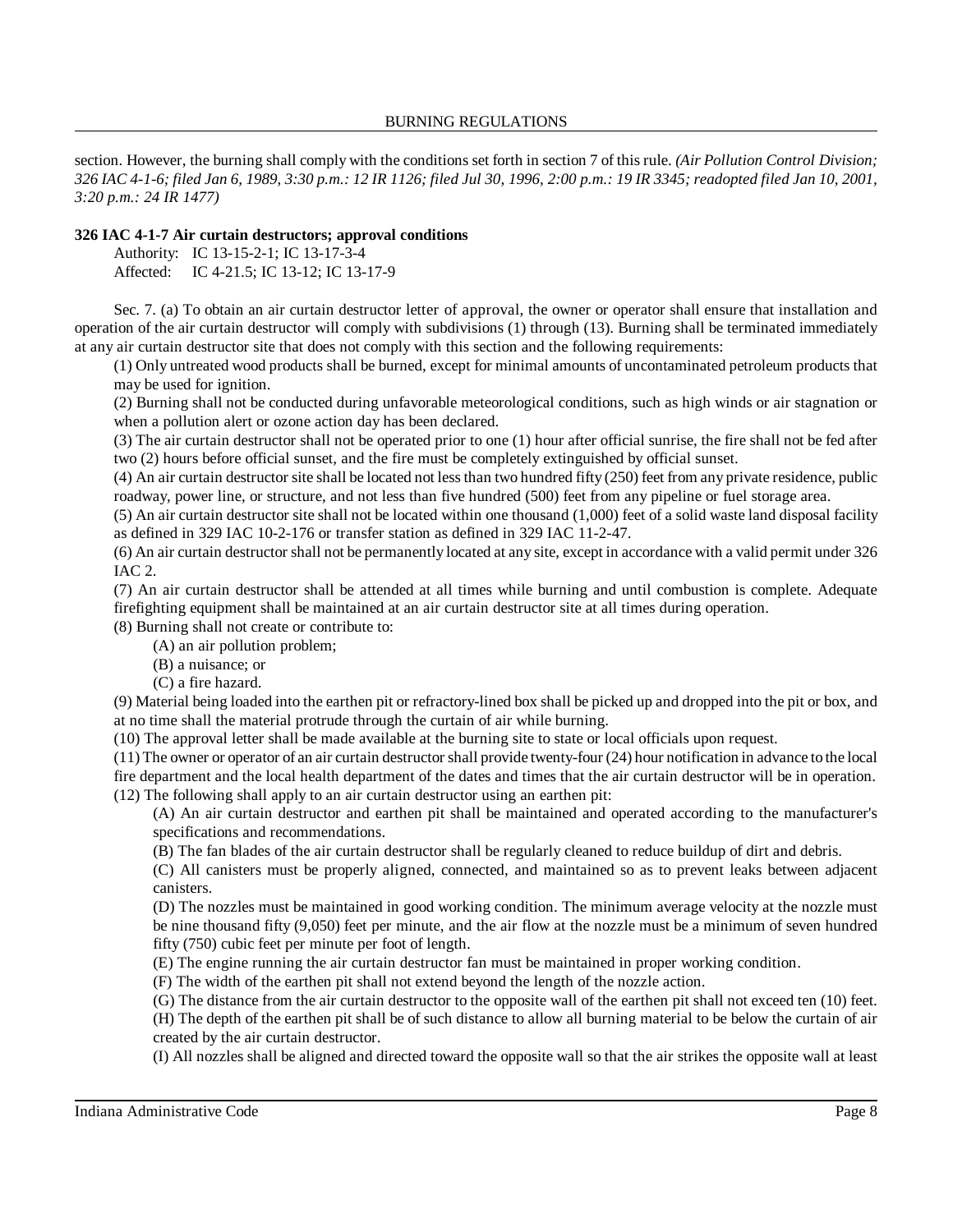three (3) feet below the grade upon which the air curtain destructor is located so that the air tumbles in the earthen pit.

(J) The air curtain destructor shall not be at a higher elevation than the elevation of the opposite wall.

(K) The earthen pit shall be enclosed on four (4) sides, and the walls shall be perpendicular to level ground.

(L) At least one (1) foot of dirt must be placed over the ashes in the earthen pit by official sunset.

(13) The following shall apply to a portable air curtain destructor using a refractory-lined box:

(A) An air curtain destructor, refractory-lined box, and associated equipment shall be maintained and operated according to the manufacturer's specifications and recommendations.

(B) All nozzles shall be aligned and directed toward the opposite wall so that the air strikes the opposite wall below the top of the opposite wall.

(C) Access to the refractory-lined box must be restricted by official sunset each day.

(D) Opacity shall not exceed ten percent (10%), except during times of startup. Measurement of opacity shall be conducted in accordance with 40 CFR 60, Appendix A, Method 9.\*

(E) During times of startup, opacity shall not exceed thirty-five percent (35%) and startup periods shall not exceed thirty (30) minutes.

(b) An air curtain destructor letter of approval shall be valid for not longer than one (1) year.

(c) The commissioner or the commissioner's designated agent may add conditions to an air curtain destructor letter of approval as necessary to prevent a public nuisance or protect the public health.

(d) A decision on the air curtain destructor letter of approval is subject to IC 4-21.5 (Administrative Orders and Procedures Act (AOPA)).

\*This document is incorporated by reference and is available from the Government Printing Office, 732 North Capitol Avenue NW, Washington, D.C. 20401 or is available for review and copying at the Indiana Department of Environmental Management, Office of Air Quality, Indiana Government Center North, Tenth Floor, 100 North Senate Avenue, Indianapolis, Indiana 46204. (Air Pollution Control Division; 326 IAC 4-1-7; filed Jan 6, 1989, 3:30 p.m.: 12 IR 1127; filed Jul 30, 1996, 2:00 p.m.: 19 IR 3345; errata filed Oct 3, 2000, 2:31 p.m.: 24 IR 381; readopted filed Jan 10, 2001, 3:20 p.m.: 24 IR 1477; filed Oct *11, 2012, 1:02 p.m.: 20121107-IR-326110317FRA)*

## **326 IAC 4-1-8 Air curtain destructors; approval revocation**

Authority: IC 13-15-2-1; IC 13-17-3-4 Affected: IC 13-12; IC 13-17-9

Sec. 8. The commissioner or the commissioner's designated agent may revoke an air curtain destructor letter of approval if the owner or operator:

(1) violates any requirement of section 7(a) of this rule;

(2) violates any condition added to the letter of approval under section 7(c) of this rule;

(3) violates any other state or local rule or ordinance pertaining to the installation or operation of air curtain destructors;

(4) falsifies information on an application for a letter of approval; or

(5) operates an air curtain destructor in a manner that is hazardous to the public health.

(Air Pollution Control Division; 326 IAC 4-1-8; filed Jan 6, 1989, 3:30 p.m.: 12 IR 1127; filed Jul 30, 1996, 2:00 p.m.: 19 IR *3346; readopted filed Jan 10, 2001, 3:20 p.m.: 24 IR 1477; errata filed Dec 12, 2002, 3:35 p.m.: 26 IR 1567)*

# **Rule 2. Incinerators**

## **326 IAC 4-2-1 Applicability**

Authority: IC 13-14-8; IC 13-17-3-4; IC 13-17-3-11 Affected: IC 13-15; IC 13-17

Sec. 1. (a) This rule establishes standards for the use of incinerators which emit regulated pollutants. (b) This rule does not apply to the following: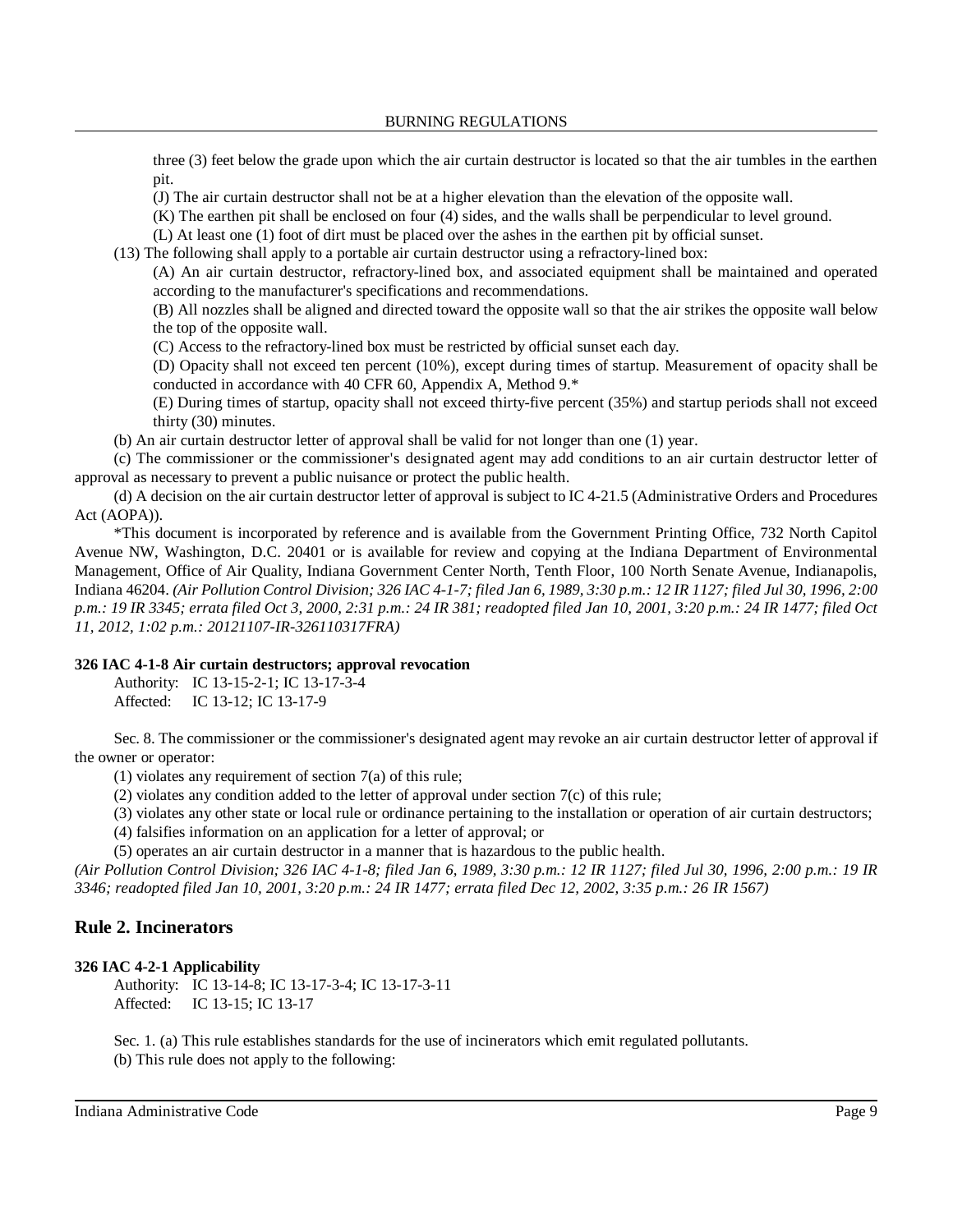(1) Incinerators in residential units consisting of four (4) or fewer families.

(2) Sources subject to the following:

(A) 40 CFR60 Subpart Eb\*, Large Municipal WasteCombustorsfor which Construction Commenced after September 20, 1994.

(B) 40CFR60 Subpart Ec\*, Hospital/Medical/Infectious Waste Incineratorsfor which Construction Commenced after June 20, 1996.

(C) 40 CFR 60 Subpart CCCC\*, Commercial and Industrial Solid Waste Incineration Units for which Construction Commenced after November 30, 1999.

(D) The state plan approved under 40 CFR 62.3640\* through 40 CFR 62.3642\*, Hospital/Medical/Infectious Waste Incinerators.

(E) The state plan approved under 40 CFR 62.3650\* through 40 CFR 62.3652\*, Large Municipal Waste Combustors. (F) 40 CFR 63 Subpart EEE\*, Hazardous Waste Combustors.

\*These documents are incorporated by reference and may be obtained from the Government Printing Office, 732 North Capitol Street NW, Washington, D.C. 20401 or are available for review and copying at the Indiana Department of Environmental Management, Office of Air Quality, Indiana Government Center-North, Tenth Floor, 100 North Senate Avenue, Indianapolis, Indiana 46204. *(Air Pollution Control Division; 326 IAC 4-2-1; filed Mar 10, 1988, 1:20 p.m.: 11 IR 2420; filed Apr 22, 1997, 2:00 p.m.: 20 IR 2366; filed Dec 20, 2001, 4:30 p.m.: 25 IR 1597; filed Nov 15, 2002, 11:12 a.m.: 26 IR 1071)*

#### **326 IAC 4-2-2 Incinerators**

Authority: IC 13-14-8; IC 13-17-3-4 Affected: IC 13-17-3

Sec. 2. (a) All incinerators shall comply with the following requirements:

(1) Consist of primary and secondary chambers or the equivalent.

(2) Be equipped with a primary burner unless burning only wood products.

(3) Comply with 326 IAC 5-1 and 326 IAC 2.

(4) Be maintained, operated, and burn waste in accordance with the manufacturer's specifications or an operation and maintenance plan as specified in subsection (c).

(5) Not emit particulate matter in excess of one (1) of the following:

(A) Three-tenths(0.3) pound of particulate matter per one thousand (1,000) pounds of dry exhaust gas under standard conditions corrected to fifty percent (50%) excess air for incinerators with a maximum solid waste capacity of greater than or equal to two hundred (200) pounds per hour.

(B) Five-tenths (0.5) pound of particulate matter per one thousand (1,000) pounds of dry exhaust gas under standard conditions corrected to fifty percent (50%) excess air for incinerators with solid waste capacity less than two hundred (200) pounds per hour.

 $(6)$  If any of the requirements of subdivisions  $(1)$  through  $(5)$  are not met, then the owner or operator shall stop charging the incinerator until adjustments are made that address the underlying cause of the deviation.

(b) An incinerator is exempt from subsection  $(a)(5)$  if subject to a more stringent particulate matter emission limit in 40 CFR 52 Subpart P\*, State Implementation Plan for Indiana.

(c) An owner or operator developing an operation and maintenance plan pursuant to subsection (a)(4) must comply with the following:

(1) The operation and maintenance plan must be designed to meet the particulate matter emission limitation specified in subsection  $(a)(5)$  and include the following:

- (A) Procedures for receiving, handling, and charging waste.
- (B) Procedures for incinerator startup and shutdown.
- (C) Procedures for responding to a malfunction.
- (D) Procedures for maintaining proper combustion air supply levels.
- (E) Procedures for operating the incinerator and associated air pollution control systems.
- (F) Procedures for handling ash.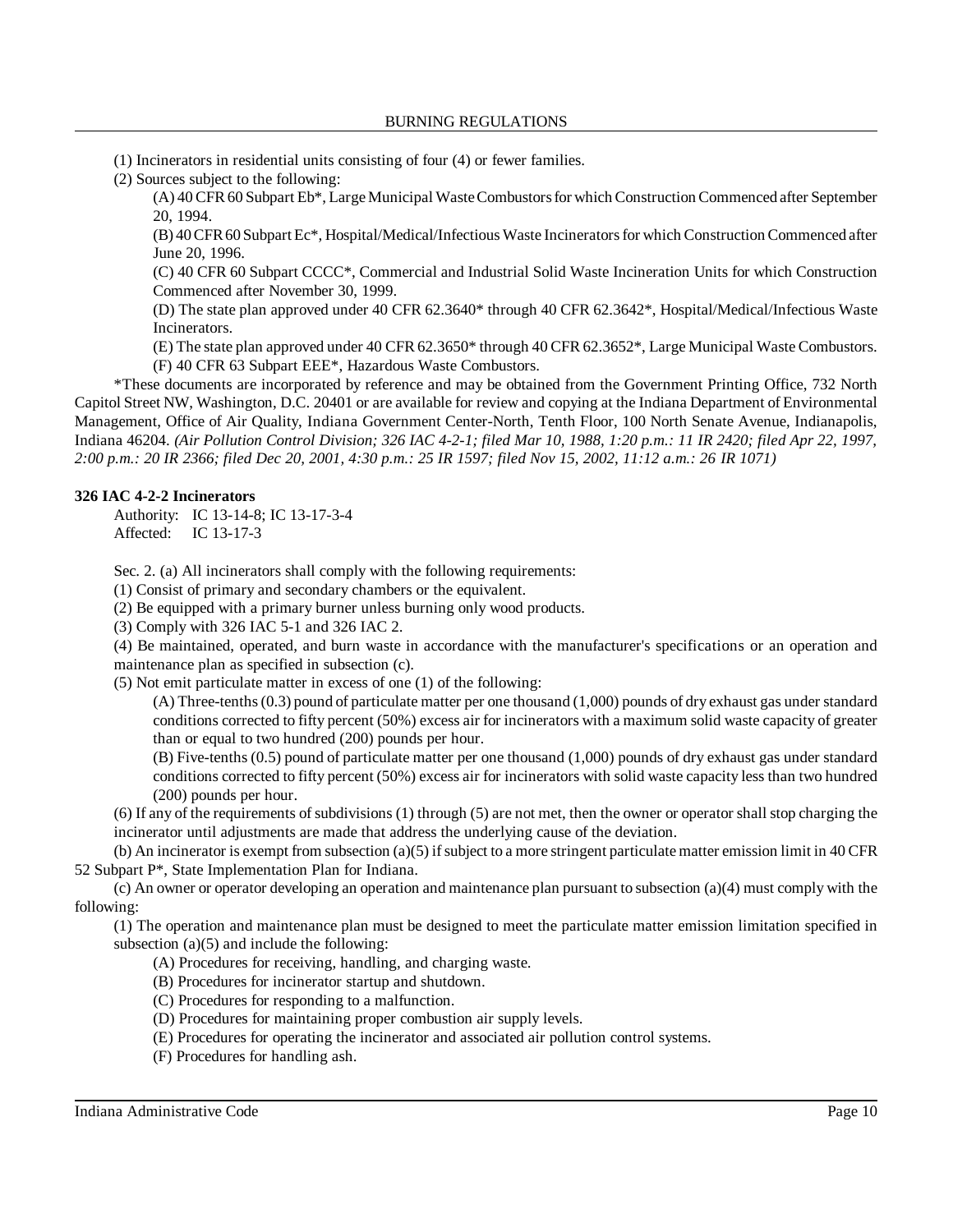(G) A list of wastes that can be burned in the incinerator.

(2) Each incinerator operator shall review the plan before initial implementation of the operation and maintenance plan and annually thereafter.

(3) The operation and maintenance plan must be readily accessible to incinerator operators.

(4) The owner or operator of the incinerator shall notify the department, in writing, thirty (30) days after the operation and maintenance plan is initially developed pursuant to this section.

(d) The owner or operator of the incinerator must make the manufacturer's specifications or the operation and maintenance plan available to the department upon request.

\*This document is incorporated by reference and may be obtained from the Government Printing Office, 732 North Capitol Street NW, Washington, D.C. 20401 or is available for review and copying at the Indiana Department of Environmental Management, Office of Air Quality, Indiana Government Center-North, Tenth Floor, 100 North Senate Avenue, Indianapolis, Indiana 46204. (Air Pollution Control Division; 326 IAC 4-2-2; filed Mar 10, 1988, 1:20 p.m.: 11 IR 2421; filed Jan 6, 1989, 3:30 *p.m.: 12 IR 1127; filed Nov 15, 2002, 11:12 a.m.: 26 IR 1071)*

#### **326 IAC 4-2-3 Portable incinerators (Repealed)**

Sec. 3. *(Repealed by Air Pollution Control Division; filed Jan 6, 1989, 3:30 p.m.: 12 IR 1128)*

# **Rule 3. Outdoor Hydronic Heaters**

#### **326 IAC 4-3-1 Applicability**

Authority: IC 13-14-8-7; IC 13-17-1-1; IC 13-17-3-4 Affected: IC 13-17-1-3; IC 13-17-3

Sec. 1. (a) Except as provided in subsection (b), this rule applies to any manufacturer, supplier, distributor, or person that: (1) distributes or sells;

(2) markets;

(3) installs;

(4) operates; or

(5) owns;

an outdoor hydronic heater in Indiana.

(b) Sections 3 and 6 of this rule do not apply to an outdoor hydronic heater where the manufacturer has demonstrated that the unit is designed for a thermal output of three hundred fifty thousand (350,000) British thermal units per hour (Btu/hr) or more. *(Air Pollution Control Division; 326 IAC 4-3-1; filed Apr 18, 2011, 11:27 a.m.: 20110518-IR-326050332FRA; readopted filed Jun 29, 2017, 9:25 a.m.: 20170726-IR-326170226BFA; filed Mar 27, 2018, 4:24 p.m.: 20180425-IR-326160332FRA)*

#### **326 IAC 4-3-2 Definitions**

Authority: IC 13-14-8-7; IC 13-17-1-1; IC 13-17-3-4 Affected: IC 13-17-1-3; IC 13-17-3

Sec. 2. The following definitions apply throughout this rule:

- (1) "Clean wood" means untreated wood that has no paint, stains, coatings, glues, or any chemical treatment.
- (2) "Distribute or sell" means to:
	- (A) distribute;
		- (B) sell;
	- (C) advertise for sale;
	- (D) offer for sale;
	- (E) lease;
	- (F) ship;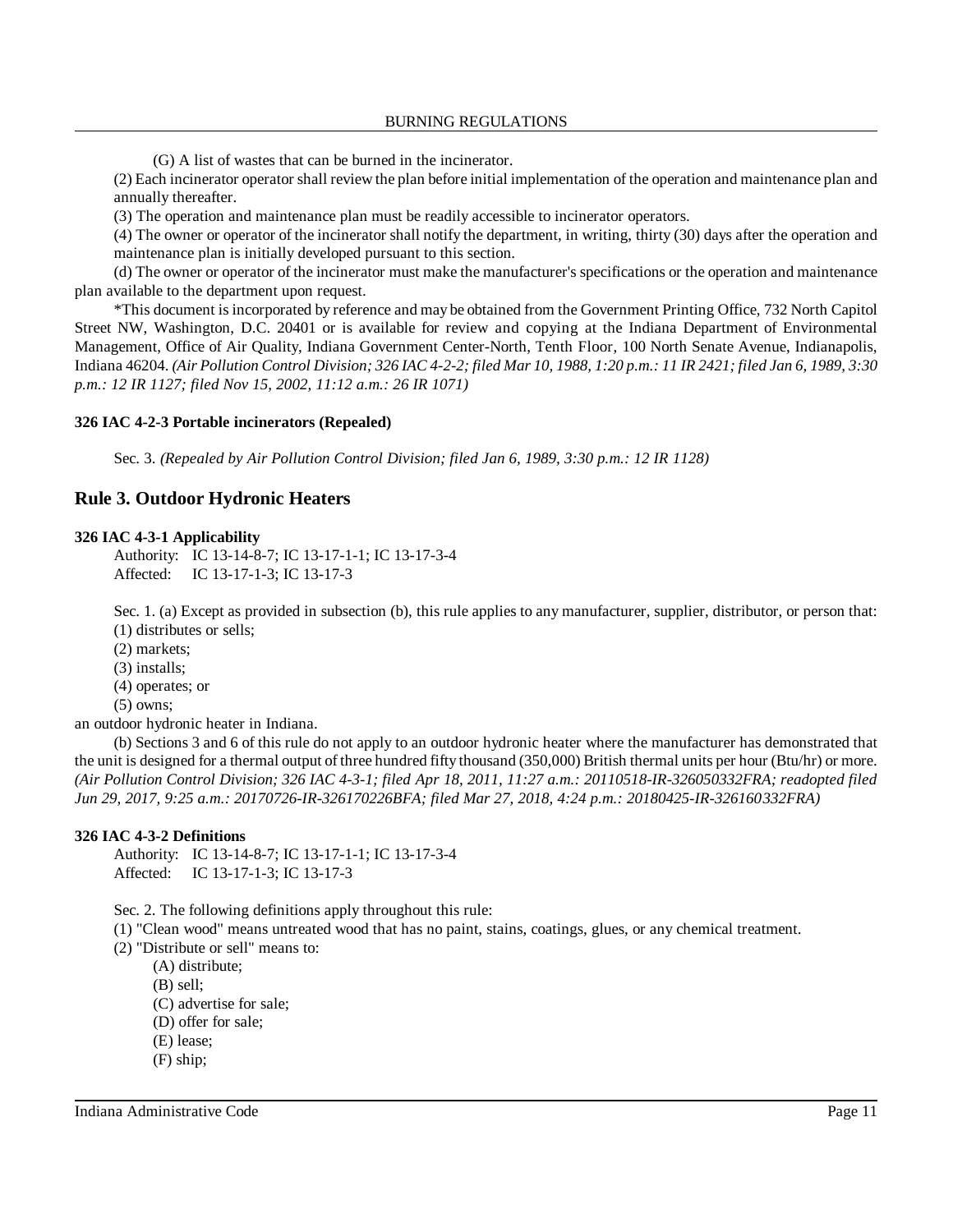- (G) deliver for shipment;
- (H) release for shipment; or
- (I) receive and deliver, or offer to deliver.

The term does not include the distribution or sale by a manufacturer of an outdoor hydronic heater that is installed outside of Indiana.

(3) "Outdoor hydronic heater" means a fuel burning device:

- (A) designed to burn wood or other approved renewable solid fuels;
- (B) intended for outdoor installation or installation in structures not normally occupied by humans; and

(C) that heats building space or water, or both, by the distribution, typically through pipes, of a fluid heated in the device, typically water or a water and antifreeze mixture.

(4) "Start-up period" meansthe time period beginning with flame stability after first charge of wood fuel and lasts no longer than two (2) hours. The term includes only initial start-up where no previous wood coal bed exists and does not include refueling.

*(Air Pollution Control Division; 326 IAC 4-3-2; filed Apr 18, 2011, 11:27 a.m.: 20110518-IR-326050332FRA; readopted filed Jun 29, 2017, 9:25 a.m.: 20170726-IR-326170226BFA; filed Mar 27, 2018, 4:24 p.m.: 20180425-IR-326160332FRA)*

## **326 IAC 4-3-3 Emission limit for outdoor hydronic heaters**

Authority: IC 13-14-8-7; IC 13-17-1-1; IC 13-17-3-4 Affected: IC 13-17-1-3; IC 13-17-3

Sec. 3. Except as provided in section 1(b) of thisrule, a person shall not distribute orsell or install an outdoor hydronic heater unless it has been certified to meet the emission limits for hydronic heaters in the New Source Performance Standard at 40 CFR 60, Subpart QQQQ, as incorporated by reference at 326 IAC 12\*.

\*Copies ofthis document maybe obtained from theGovernment Publishing Office, www.gpo.gov, or are available for review at the Indiana Department of Environmental Management, Office of Legal Counsel, Indiana Government Center North, 100 North Senate Avenue, Thirteenth Floor, Indianapolis, Indiana 46204.*(AirPollution Control Division; 326 IAC 4-3-3; filed Apr 18, 2011, 11:27 a.m.: 20110518-IR-326050332FRA; readopted filed Jun 29, 2017, 9:25 a.m.: 20170726-IR-326170226BFA; filed Mar 27, 2018, 4:24 p.m.: 20180425-IR-326160332FRA)*

## **326 IAC 4-3-4 General requirements for existing outdoor hydronic heaters**

Authority: IC 13-14-8-7; IC 13-17-1-1; IC 13-17-3-4 Affected: IC 13-17-1-3; IC 13-17-3

Sec. 4. (a) All outdoor hydronic heaters that have not been certified to meet the emission limits in 40 CFR 60, Subpart QQQQ\*, must have a permanent stack extending five (5) feet higher than the peak of the roof of any occupied building:

(1) located within one hundred fifty (150) feet of the unit; and

(2) not located on the same property on which the heater is installed.

(b) The maximum stack height required under this rule is twenty-two (22) feet above the ground.

\*Copies ofthis document maybe obtained from the Government Publishing Office, www.gpo.gov, or are available for review at the Indiana Department ofEnvironmental Management, Office ofLegal Counsel, Indiana Government Center North, 100 North Senate Avenue, Thirteenth Floor, Indianapolis, Indiana 46204. *(Air PollutionControl Division; 326 IAC 4-3-4; filed Apr 18, 2011, 11:27 a.m.: 20110518-IR-326050332FRA; readopted filed Jun 29, 2017, 9:25 a.m.: 20170726-IR-326170226BFA; filed Mar 27, 2018, 4:24 p.m.: 20180425-IR-326160332FRA)*

## **326 IAC 4-3-5 Operating standards**

Authority: IC 13-14-8-7; IC 13-17-1-1; IC 13-17-3-4 Affected: IC 13-17-1-3; IC 13-17-3

Sec. 5. (a) A person shall not operate an outdoor hydronic heater from May 1 through September 30 if the unit is located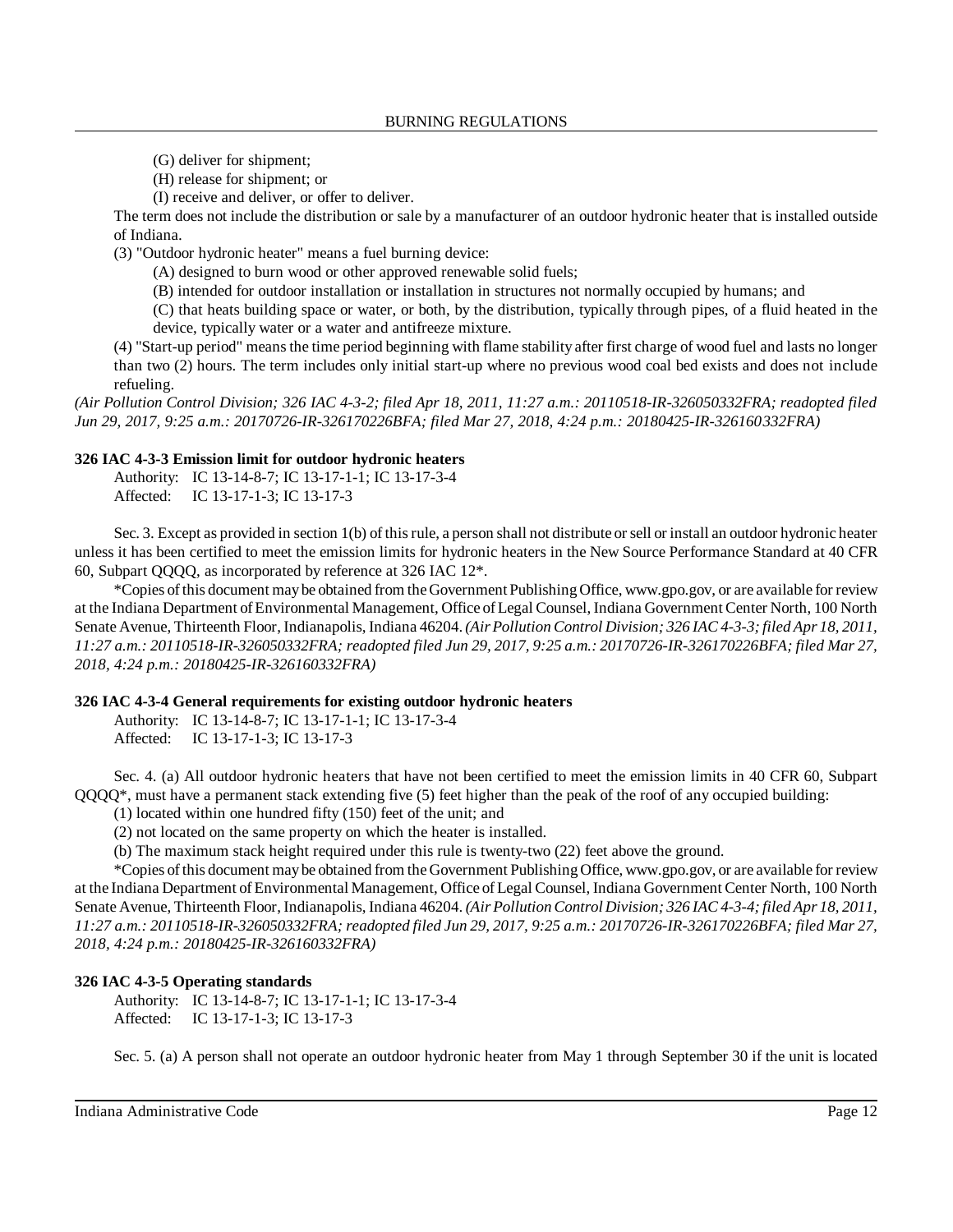less than three hundred (300) feet away from an occupied building not located on the same property on which the heater is installed, unless the outdoor hydronic heater has been certified to meet the emission limits in 40 CFR 60, Subpart QQQQ\*.

(b) A person shall burn only clean wood or other approved renewable solid fuel in an outdoor hydronic heater.

(c) A person shall not burn any of the following items in an outdoor hydronic heater:

(1) Any wood that does not meet the definition of clean wood.

(2) Garbage.

(3) Tires.

(4) Lawn clippings or yard waste.

(5) Materials containing plastic.

(6) Materials containing rubber.

(7) Waste petroleum products.

(8) Paints and paint thinners.

(9) Chemicals.

(10) Coal.

(11) Glossy or colored papers.

(12) Construction and demolition debris.

(13) Plywood.

(14) Particleboard.

(15) Manure.

(16) Animal remains.

(17) Asphalt products.

(d) Home heating oil, natural gas, or other fuels recommended by the manufacturer may be used as a starter or supplemental fuel for dual-fired outdoor hydronic heaters.

(e) A person shall not cause or allow the emission of a smoke plume from an outdoor hydronic heater to exceed an average of twenty percent (20%) opacity, a measure of the amount of light obscured by particulate pollution, for six (6) consecutive minutes in any one (1) hour period. Upon initial firing of the unit where no wood coal bed exists, visible emissions may not exceed forty percent (40%) opacity for twenty (20) consecutive minutes during the start-up period. Measurements of opacitymust be conducted in accordance with 40 CFR 60, Appendix A, Method 9\*\*, by a representative of the commissioner.

(f) Outdoor hydronic heaters must comply with all applicable:

(1) state and federal laws; and

(2) local ordinances.

\*Copies ofthis document maybe obtained from the Government Publishing Office, www.gpo.gov, or are available for review at the Indiana Department ofEnvironmental Management, Office ofLegal Counsel, Indiana Government Center North, 100 North Senate Avenue, Thirteenth Floor, Indianapolis, Indiana 46204.

\*\*This document is incorporated by reference. Copies may be obtained from the Government Publishing Office, www.gpo.gov, or are available for review at the Indiana Department of Environmental Management, Office of Legal Counsel, Indiana Government Center North, 100 North Senate Avenue, Thirteenth Floor, Indianapolis, Indiana 46204. *(Air Pollution Control Division; 326 IAC 4-3-5; filed Apr 18, 2011, 11:27 a.m.: 20110518-IR-326050332FRA; readopted filed Jun 29, 2017, 9:25 a.m.: 20170726-IR-326170226BFA; filed Mar 27, 2018, 4:24 p.m.: 20180425-IR-326160332FRA)*

# **326 IAC 4-3-6 Notice to buyers**

Authority: IC 13-14-8-7; IC 13-17-1-1; IC 13-17-3-4 Affected: IC 13-17-1-3; IC 13-17-3

Sec. 6. (a) After the effective date of this rule, a person shall not distribute or sell or install any outdoor hydronic heater unless the seller or dealer provides the buyer or lessee with a copy of this rule.

(b) The buyer or lessee must sign a notice at the time of purchase or lease that includes the following:

(1) A statement acknowledging receipt of the rule, as follows: "I, (buyer or lessee's name), have been provided a copy of 326 IAC 4-3 (Outdoor Hydronic Heater rule) from (seller or dealer's name) at the time of my purchase or lease.".